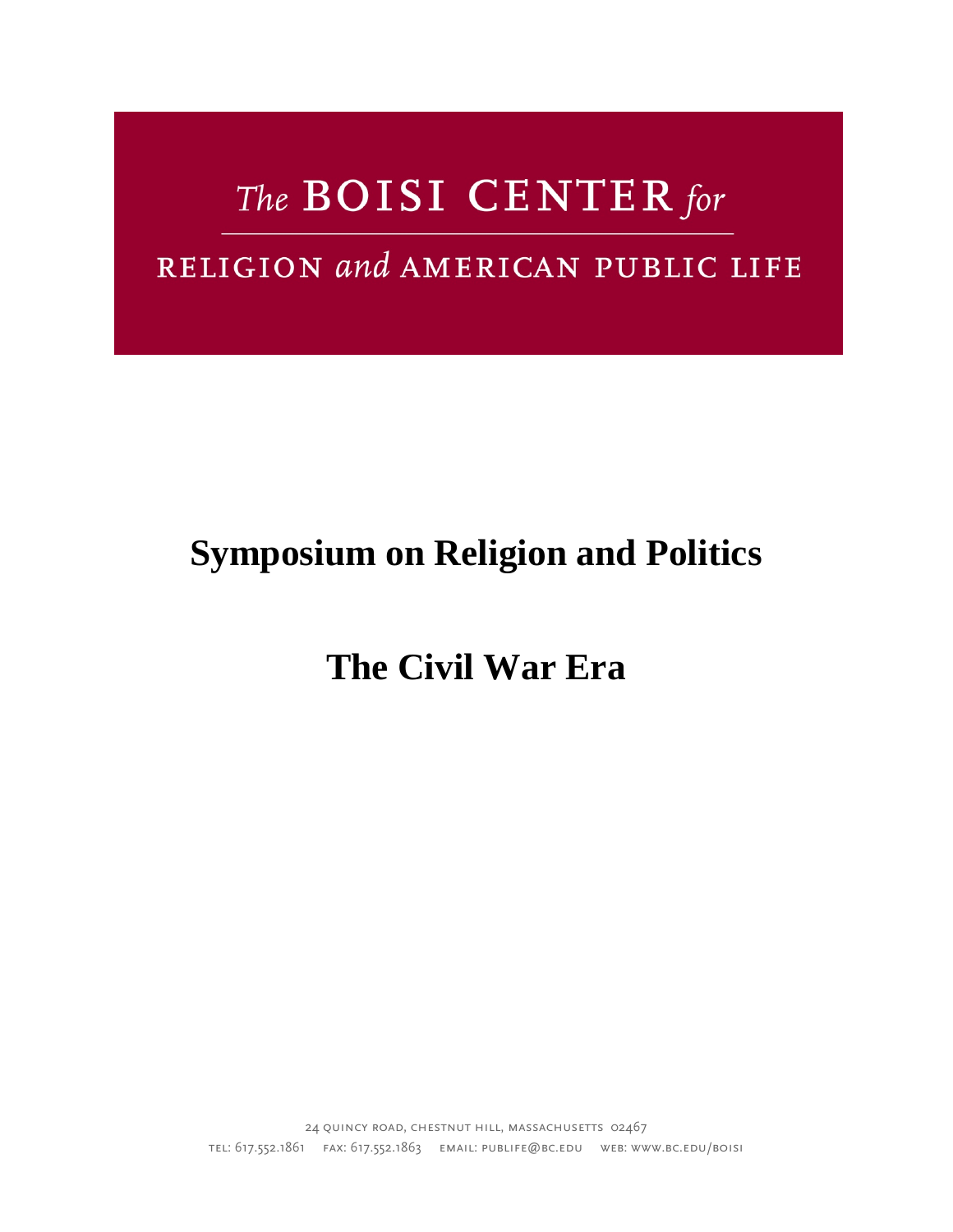

## BOSTON COLLEGE

BOISI CENTER FOR RELIGION AND AMERICAN PUBLIC LIFE

## Symposium on Religion and Politics

## The Civil War Era

## Table of Contents:

| <i>Reynolds v. United States</i> $(1879)$<br>(Question 5)      |         |
|----------------------------------------------------------------|---------|
| <i>Meditations on the Divine Will</i> , Abraham Lincoln (1862) | 7       |
| <i>The Gettysburg Address</i> , Abraham Lincoln (1863)         | 8       |
| Letter to Mrs. Eliza P. Gurney, Abraham Lincoln (1864)         | 9       |
| <i>Second Inaugural Address, Abraham Lincoln (1865)</i>        | 10      |
| Letter to Thurlow Weed, Abraham Lincoln (1865)                 | $12 \,$ |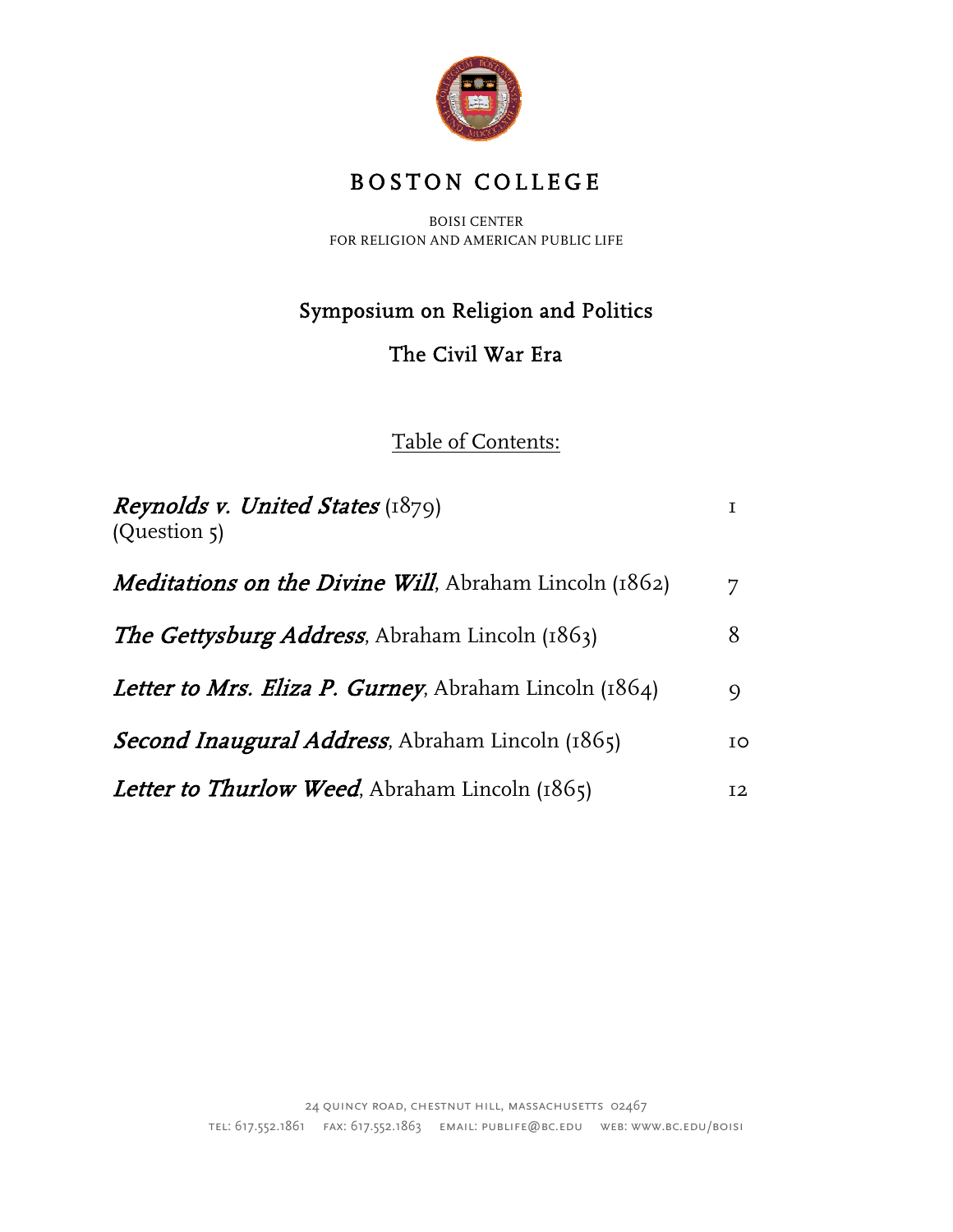#### **98 U.S. 145 (\_\_\_\_) REYNOLDS v. UNITED STATES. Supreme Court of United States. 1879**

151\*151 Mr. George W. Biddle and Mr. Ben Sheeks for the plaintiff in error. The Attorney-General and The Solicitor-General, contra.

153\*153 MR. CHIEF JUSTICE WAITE delivered the opinion of the court. The assignments of error, when grouped, present the following questions:—

1. Was the indictment bad because found by a grand jury of less than sixteen persons?

2. Were the challenges of certain petit jurors by the accused improperly overruled?

3. Were the challenges of certain other jurors by the government improperly sustained?

4. Was the testimony of Amelia Jane Schofield, given at a former trial for the same offence, but under another indictment, improperly admitted in evidence?

5. Should the accused have been acquitted if he married the second time, because he believed it to be his religious duty?

6. Did the court err in that part of the charge which directed the attention of the jury to the consequences of polygamy?

These questions will be considered in their order.

…. 5. As to the defence of religious belief or duty.

On the trial, the plaintiff in error, the accused, proved that at the time of his alleged second marriage he was, and for many years before had been, a member of the Church of Jesus Christ of Latter-Day Saints, commonly called the Mormon Church, and a believer in its doctrines; that it was an accepted doctrine of that church "that it was the duty of male members of said church, circumstances permitting, to practise polygamy; ... that this duty was enjoined by different books which the members of said church believed to be of divine origin, and among others the Holy Bible, and also that the members of the church believed that the practice of polygamy was directly enjoined upon the male members thereof by the Almighty God, in a revelation to Joseph Smith, the founder and prophet of said church; that the failing or refusing to practise polygamy by such male members of said church, when circumstances would admit, would be punished, and that the penalty for such failure and refusal would be damnation in the life to come." He also proved "that he had received permission from the recognized authorities in said church to enter into polygamous marriage; ... that Daniel H. Wells, one having authority in said church to perform the marriage ceremony, married the said defendant on or about the time the crime is alleged to have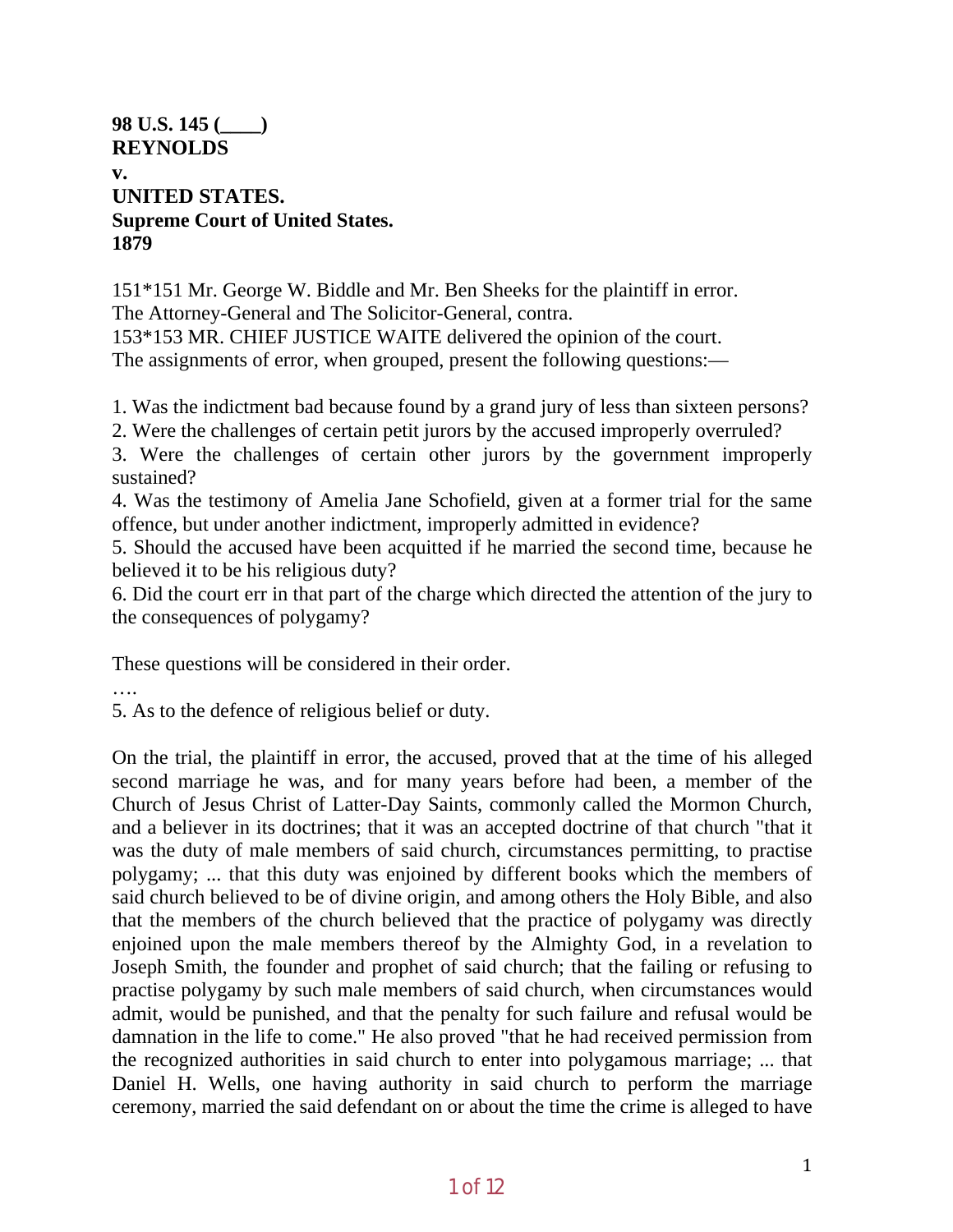been committed, to some woman by the name of Schofield, and that such marriage ceremony was performed under and pursuant to the doctrines of said church."

Upon this proof he asked the court to instruct the jury that if they found from the evidence that he "was married as  $162*162$  charged — if he was married — in pursuance of and in conformity with what he believed at the time to be a religious duty, that the verdict must be `not guilty.'" This request was refused, and the court did charge "that there must have been a criminal intent, but that if the defendant, under the influence of a religious belief that it was right, — under an inspiration, if you please, that it was right, — deliberately married a second time, having a first wife living, the want of consciousness of evil intent — the want of understanding on his part that he was committing a crime — did not excuse him; but the law inexorably in such case implies the criminal intent."

Upon this charge and refusal to charge the question is raised, whether religious belief can be accepted as a justification of an overt act made criminal by the law of the land. The inquiry is not as to the power of Congress to prescribe criminal laws for the Territories, but as to the guilt of one who knowingly violates a law which has been properly enacted, if he entertains a religious belief that the law is wrong.

Congress cannot pass a law for the government of the Territories which shall prohibit the free exercise of religion. The first amendment to the Constitution expressly forbids such legislation. Religious freedom is guaranteed everywhere throughout the United States, so far as congressional interference is concerned. The question to be determined is, whether the law now under consideration comes within this prohibition.

The word "religion" is not defined in the Constitution. We must go elsewhere, therefore, to ascertain its meaning, and nowhere more appropriately, we think, than to the history of the times in the midst of which the provision was adopted. The precise point of the inquiry is, what is the religious freedom which has been guaranteed.

Before the adoption of the Constitution, attempts were made in some of the colonies and States to legislate not only in respect to the establishment of religion, but in respect to its doctrines and precepts as well. The people were taxed, against their will, for the support of religion, and sometimes for the support of particular sects to whose tenets they could not and did not subscribe. Punishments were prescribed for a failure to attend upon public worship, and sometimes for entertaining 163\*163 heretical opinions. The controversy upon this general subject was animated in many of the States, but seemed at last to culminate in Virginia. In 1784, the House of Delegates of that State having under consideration "a bill establishing provision for teachers of the Christian religion," postponed it until the next session, and directed that the bill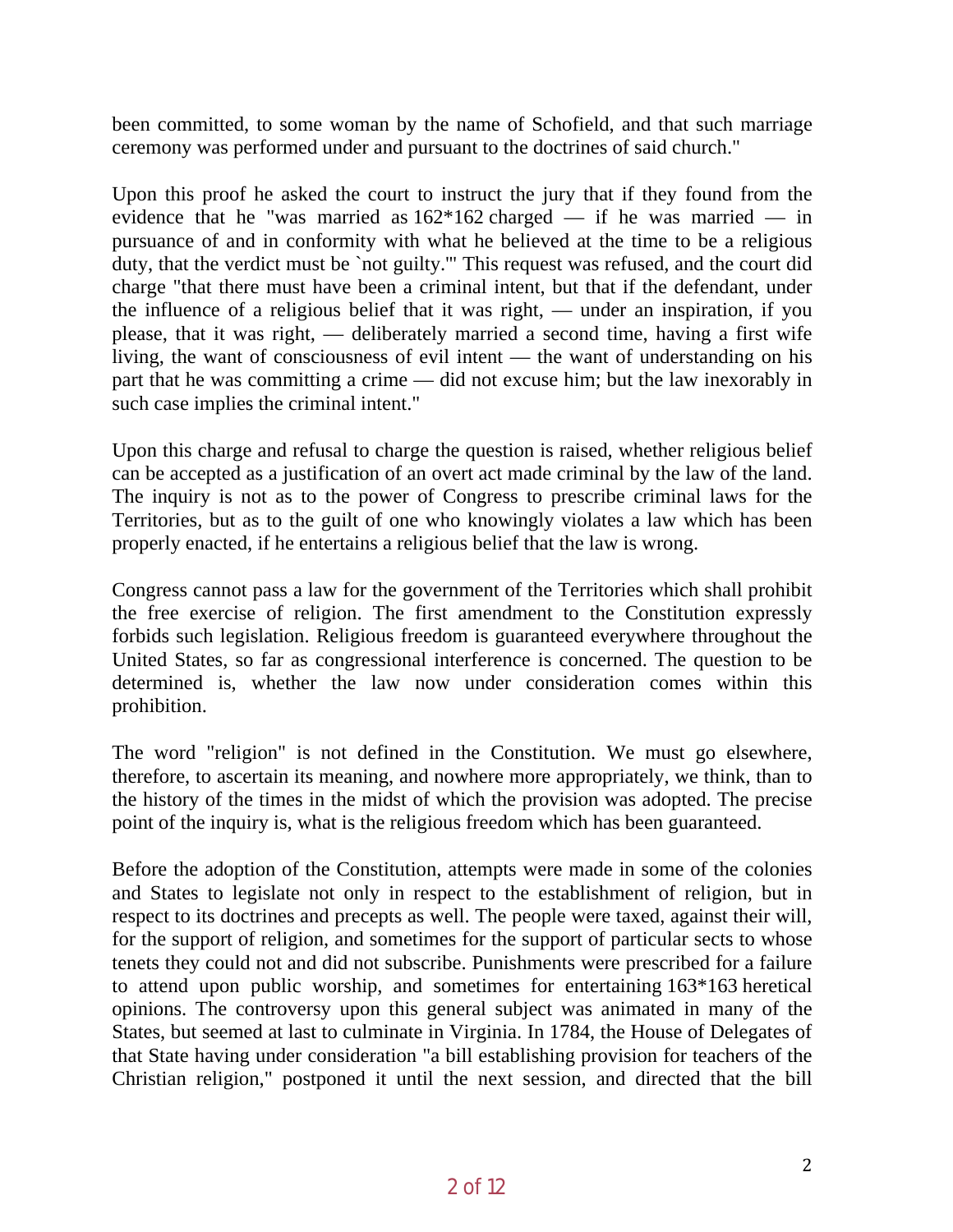should be published and distributed, and that the people be requested "to signify their opinion respecting the adoption of such a bill at the next session of assembly."

This brought out a determined opposition. Amongst others, Mr. Madison prepared a "Memorial and Remonstrance," which was widely circulated and signed, and in which he demonstrated "that religion, or the duty we owe the Creator," was not within the cognizance of civil government. Semple's Virginia Baptists, Appendix. At the next session the proposed bill was not only defeated, but another, "for establishing religious freedom," drafted by Mr. Jefferson, was passed. 1 Jeff. Works, 45; 2 Howison, Hist. of Va. 298. In the preamble of this act (12 Hening's Stat. 84) religious freedom is defined; and after a recital "that to suffer the civil magistrate to intrude his powers into the field of opinion, and to restrain the profession or propagation of principles on supposition of their ill tendency, is a dangerous fallacy which at once destroys all religious liberty," it is declared "that it is time enough for the rightful purposes of civil government for its officers to interfere when principles break out into overt acts against peace and good order." In these two sentences is found the true distinction between what properly belongs to the church and what to the State.

In a little more than a year after the passage of this statute the convention met which prepared the Constitution of the United States." Of this convention Mr. Jefferson was not a member, he being then absent as minister to France. As soon as he saw the draft of the Constitution proposed for adoption, he, in a letter to a friend, expressed his disappointment at the absence of an express declaration insuring the freedom of religion (2 Jeff. Works, 355), but was willing to accept it as it was, trusting that the good sense and honest intentions of the people would bring about the necessary alterations. 164\*164 1 Jeff. Works, 79.

Five of the States, while adopting the Constitution, proposed amendments. Three — New Hampshire, New York, and Virginia — included in one form or another a declaration of religious freedom in the changes they desired to have made, as did also North Carolina, where the convention at first declined to ratify the Constitution until the proposed amendments were acted upon. Accordingly, at the first session of the first Congress the amendment now under consideration was proposed with others by Mr. Madison. It met the views of the advocates of religious freedom, and was adopted. Mr. Jefferson afterwards, in reply to an address to him by a committee of the Danbury Baptist Association (8 id. 113), took occasion to say: "Believing with you that religion is a matter which lies solely between man and his God; that he owes account to none other for his faith or his worship; that the legislative powers of the government reach actions only, and not opinions, — I contemplate with sovereign reverence that act of the whole American people which declared that their legislature should `make no law respecting an establishment of religion or prohibiting the free exercise thereof,' thus building a wall of separation between church and State. Adhering to this expression of the supreme will of the nation in behalf of the rights of conscience, I shall see with sincere satisfaction the progress of those sentiments which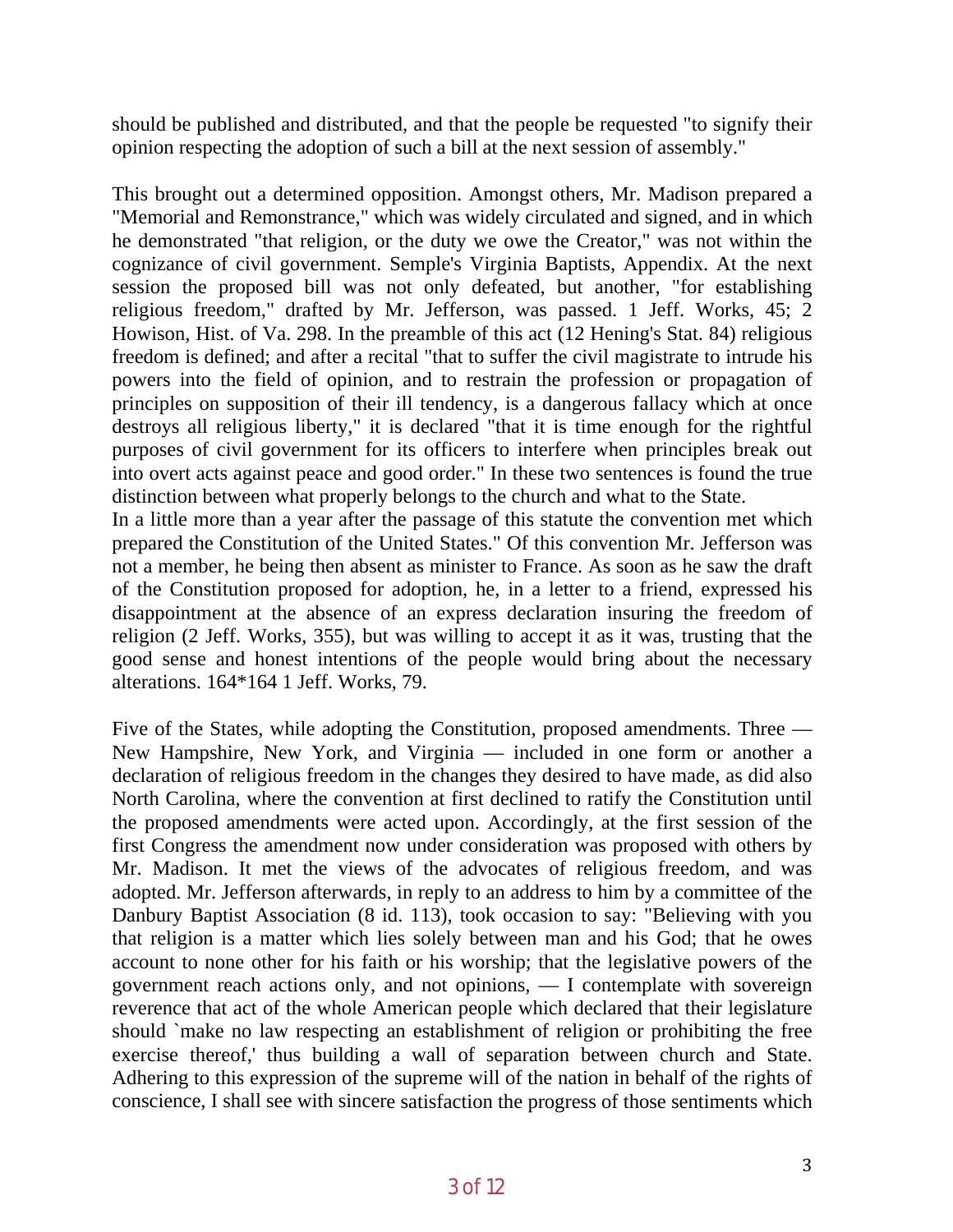tend to restore man to all his natural rights, convinced he has no natural right in opposition to his social duties."

Coming as this does from an acknowledged leader of the advocates of the measure, it may be accepted almost as an authoritative declaration of the scope and effect of the amendment thus secured. Congress was deprived of all legislative power over mere opinion, but was left free to reach actions which were in violation of social duties or subversive of good order.

Polygamy has always been odious among the northern and western nations of Europe, and, until the establishment of the Mormon Church, was almost exclusively a feature of the life of Asiatic and of African people. At common law, the second marriage was always void (2 Kent, Com. 79), and from the earliest history of England polygamy has been treated as an offence against society. After the establishment of the ecclesiastical 165\*165 courts, and until the time of James I., it was punished through the instrumentality of those tribunals, not merely because ecclesiastical rights had been violated, but because upon the separation of the ecclesiastical courts from the civil the ecclesiastical were supposed to be the most appropriate for the trial of matrimonial causes and offences against the rights of marriage, just as they were for testamentary causes and the settlement of the estates of deceased persons.

By the statute of 1 James I. (c. 11), the offence, if committed in England or Wales, was made punishable in the civil courts, and the penalty was death. As this statute was limited in its operation to England and Wales, it was at a very early period re-enacted, generally with some modifications, in all the colonies. In connection with the case we are now considering, it is a significant fact that on the 8th of December, 1788, after the passage of the act establishing religious freedom, and after the convention of Virginia had recommended as an amendment to the Constitution of the United States the declaration in a bill of rights that "all men have an equal, natural, and unalienable right to the free exercise of religion, according to the dictates of conscience," the legislature of that State substantially enacted the statute of James I., death penalty included, because, as recited in the preamble, "it hath been doubted whether bigamy or poligamy be punishable by the laws of this Commonwealth." 12 Hening's Stat. 691. From that day to this we think it may safely be said there never has been a time in any State of the Union when polygamy has not been an offence against society, cognizable by the civil courts and punishable with more or less severity. In the face of all this evidence, it is impossible to believe that the constitutional guaranty of religious freedom was intended to prohibit legislation in respect to this most important feature of social life. Marriage, while from its very nature a sacred obligation, is nevertheless, in most civilized nations, a civil contract, and usually regulated by law. Upon it society may be said to be built, and out of its fruits spring social relations and social obligations and duties, with which government is necessarily required to deal. In fact, according as monogamous or polygamous marriages are allowed, do we find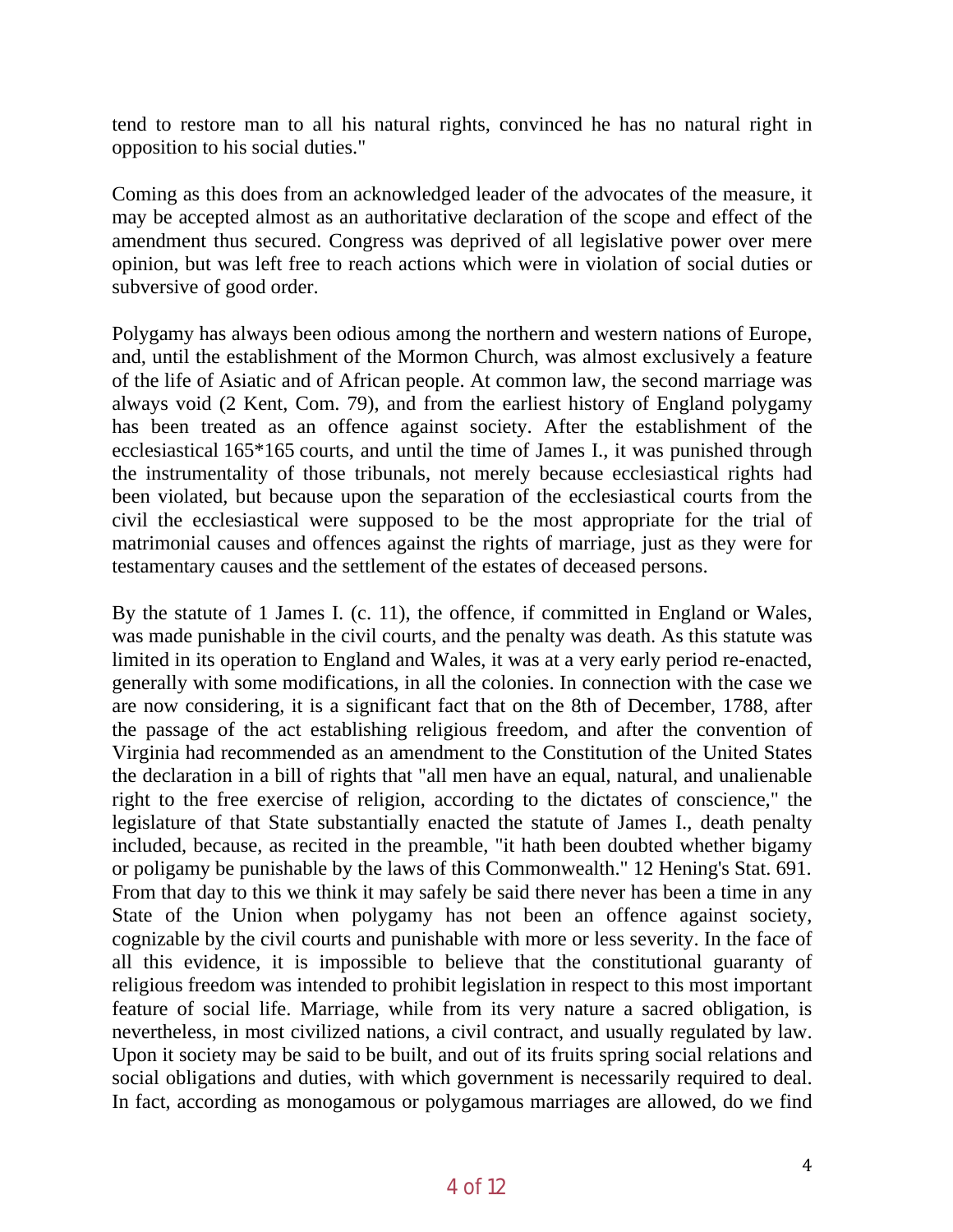the principles on which the government of 166\*166 the people, to a greater or less extent, rests. Professor Lieber says, polygamy leads to the patriarchal principle, and which, when applied to large communities, fetters the people in stationary despotism, while that principle cannot long exist in connection with monogamy. Chancellor Kent observes that this remark is equally striking and profound. 2 Kent, Com. 81, note (e). An exceptional colony of polygamists under an exceptional leadership may sometimes exist for a time without appearing to disturb the social condition of the people who surround it; but there cannot be a doubt that, unless restricted by some form of constitution, it is within the legitimate scope of the power of every civil government to determine whether polygamy or monogamy shall be the law of social life under its dominion.

In our opinion, the statute immediately under consideration is within the legislative power of Congress. It is constitutional and valid as prescribing a rule of action for all those residing in the Territories, and in places over which the United States have exclusive control. This being so, the only question which remains is, whether those who make polygamy a part of their religion are excepted from the operation of the statute. If they are, then those who do not make polygamy a part of their religious belief may be found guilty and punished, while those who do, must be acquitted and go free. This would be introducing a new element into criminal law. Laws are made for the government of actions, and while they cannot interfere with mere religious belief and opinions, they may with practices. Suppose one believed that human sacrifices were a necessary part of religious worship, would it be seriously contended that the civil government under which he lived could not interfere to prevent a sacrifice? Or if a wife religiously believed it was her duty to burn herself upon the funeral pile of her dead husband, would it be beyond the power of the civil government to prevent her carrying her belief into practice?

So here, as a law of the organization of society under the exclusive dominion of the United States, it is provided that plural marriages shall not be allowed. Can a man excuse his practices to the contrary because of his religious belief? 167\*167 To permit this would be to make the professed doctrines of religious belief superior to the law of the land, and in effect to permit every citizen to become a law unto himself. Government could exist only in name under such circumstances.

A criminal intent is generally an element of crime, but every man is presumed to intend the necessary and legitimate consequences of what he knowingly does. Here the accused knew he had been once married, and that his first wife was living. He also knew that his second marriage was forbidden by law. When, therefore, he married the second time, he is presumed to have intended to break the law. And the breaking of the law is the crime. Every act necessary to constitute the crime was knowingly done, and the crime was therefore knowingly committed. Ignorance of a fact may sometimes be taken as evidence of a want of criminal intent, but not ignorance of the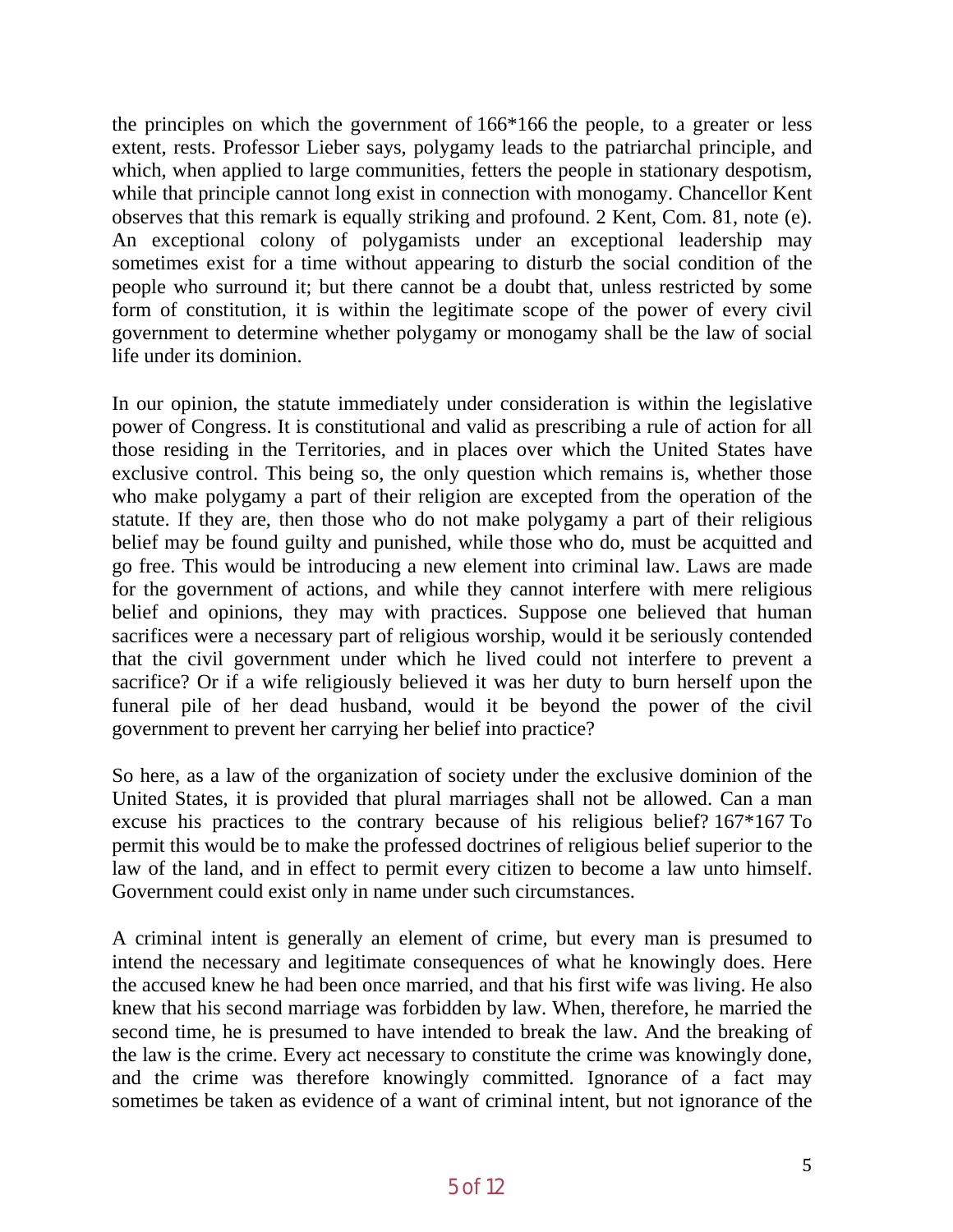law. The only defence of the accused in this case is his belief that the law ought not to have been enacted. It matters not that his belief was a part of his professed religion: it was still belief, and belief only.

In Regina v. Wagstaff (10 Cox Crim. Cases, 531), the parents of a sick child, who omitted to call in medical attendance because of their religious belief that what they did for its cure would be effective, were held not to be guilty of manslaughter, while it was said the contrary would have been the result if the child had actually been starved to death by the parents, under the notion that it was their religious duty to abstain from giving it food. But when the offence consists of a positive act which is knowingly done, it would be dangerous to hold that the offender might escape punishment because he religiously believed the law which he had broken ought never to have been made. No case, we believe, can be found that has gone so far.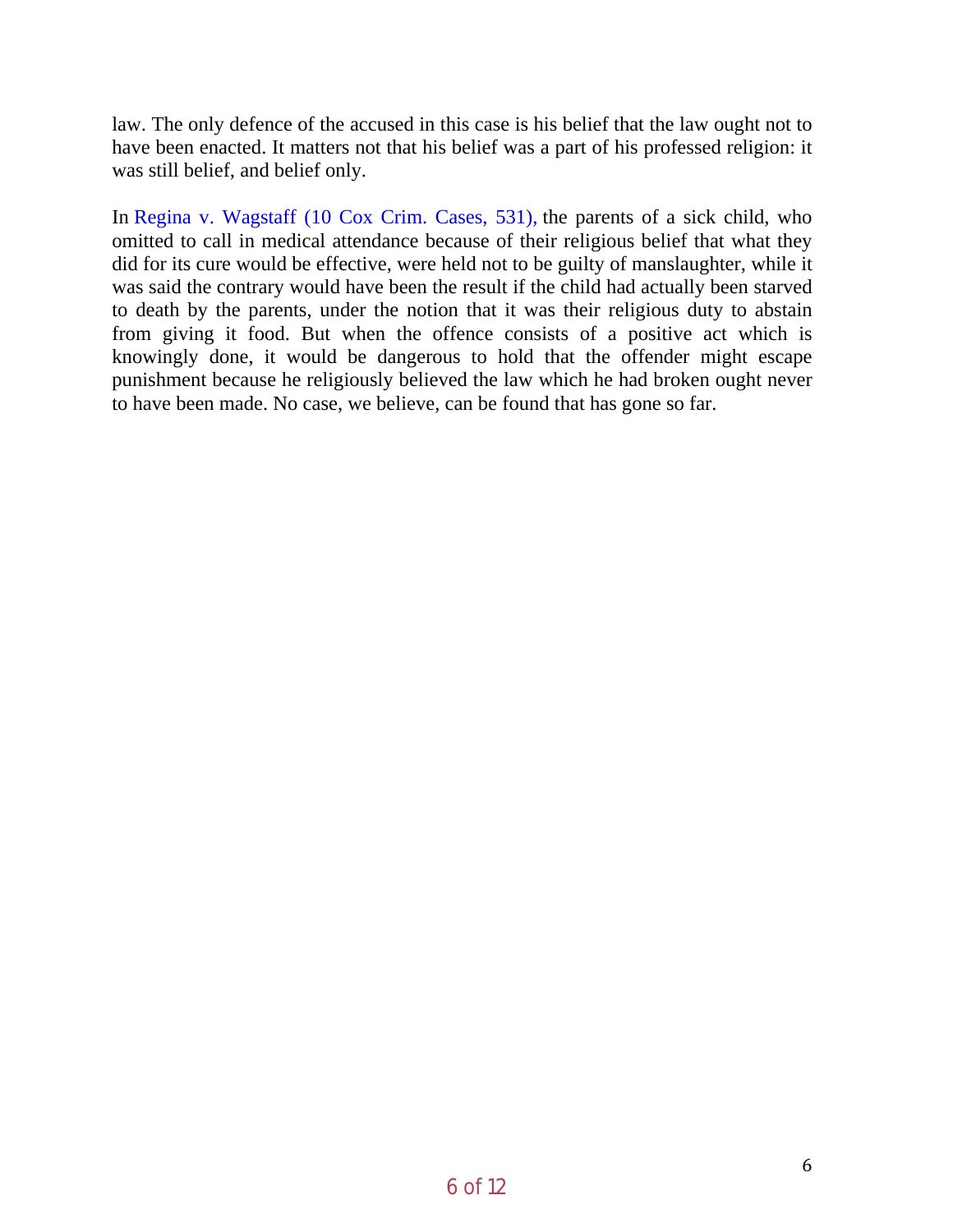**Meditation on the Divine Will Washington, D.C. September, 1862**

*This fragment was found and preserved by John Hay, one of President Lincoln's White House secretaries.* 

**The will of God prevails. In great contests each party claims to act in accordance with the will of God. Both** *may* **be, and one** *must* **be, wrong. God cannot be** *for* **and** *against* **the same thing at the same time. In the present civil war it is quite possible that God's purpose is something different from the purpose of either party -- and yet the human instrumentalities, working just as they do, are of the best adaptation to effect His purpose. I am almost ready to say that this is probably true -- that God wills this contest, and wills that it shall not end yet. By his mere great power, on the minds of the now contestants, He could have either** *saved* **or** *destroyed* **the Union without a human contest. Yet the contest began. And, having begun He could give the final victory to either side any day. Yet the contest proceeds.**

Source: *Collected Works of Abraham Lincoln*, edited by Roy P. Basler.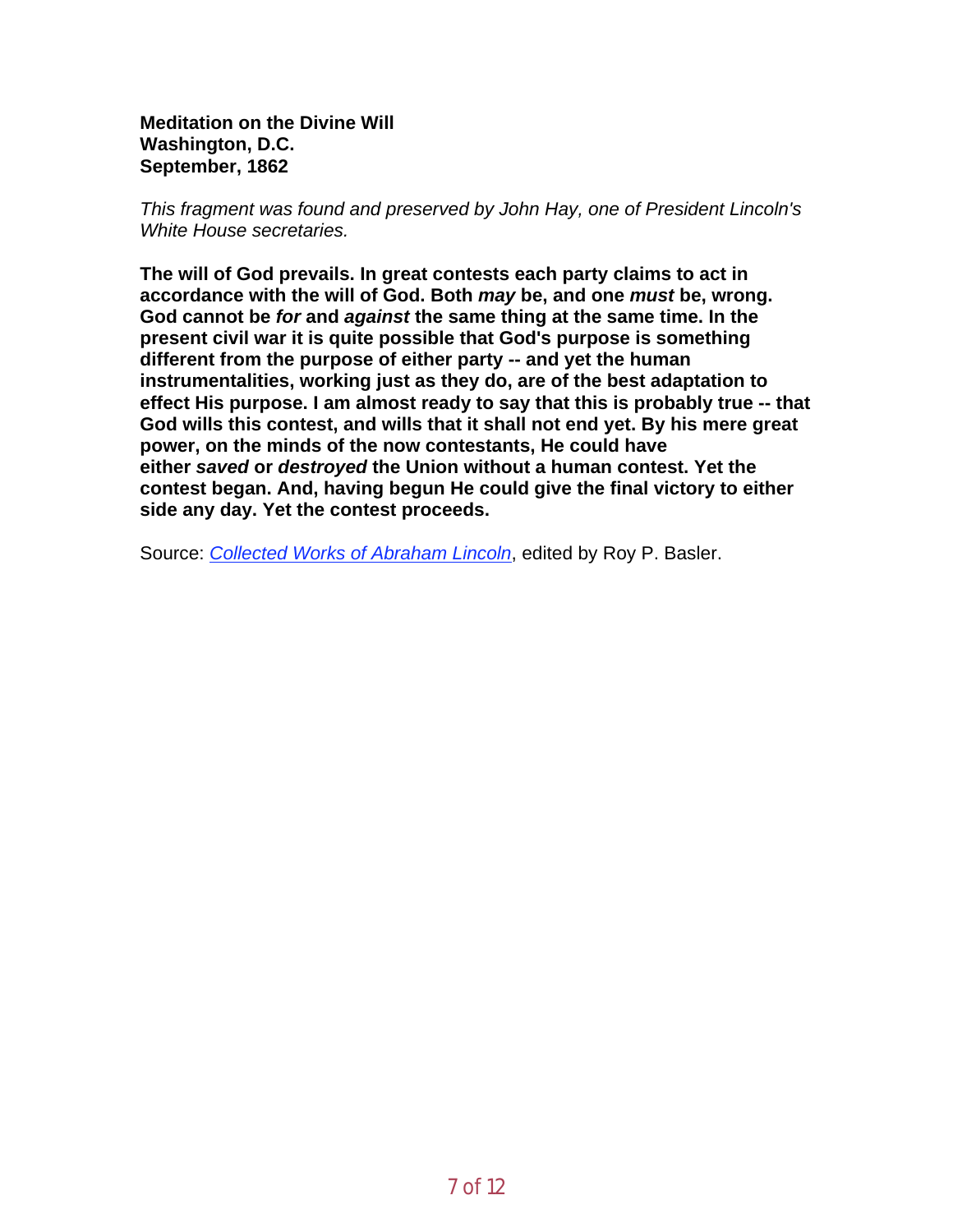#### THE **GETTYSBURG** ADDRESS

Fourscore and seven years ago our fathers brought forth on this continent a new nation, conceived in liberty, and dedicated to the proposition that all men are created equal. Now we are engaged in a great civil war, testing whether that nation, or any nation so conceived and so dedicated, can long endure. We are met on a great battle field of that war. We have come to dedicate a portion of that field as a final resting-place for those who here gave their lives that that nation might live. It is altogether fitting and proper that we should do this. But, in a larger sense, we cannot dedicate…we cannot consecrate…we cannot hallow…this ground. The brave men, living and dead, who struggled here, have consecrated it far above our poor power to add or detract. The world will little note nor long remember what we say here, but it can never forget what they did here. It is for us, the living, rather, to be dedicated here to the unfinished work which they who fought here have thus far so nobly advanced. It is rather for us to be here dedicated to the great task remaining before us…that from these honored dead we take increased devotion to that cause for which they gave the last full measure of devotion; that we here highly resolve that these dead shall not have died in vain; that this nation, under God, shall have a new birth of freedom; and that government of the people, by the people, for the people, shall not perish from the earth.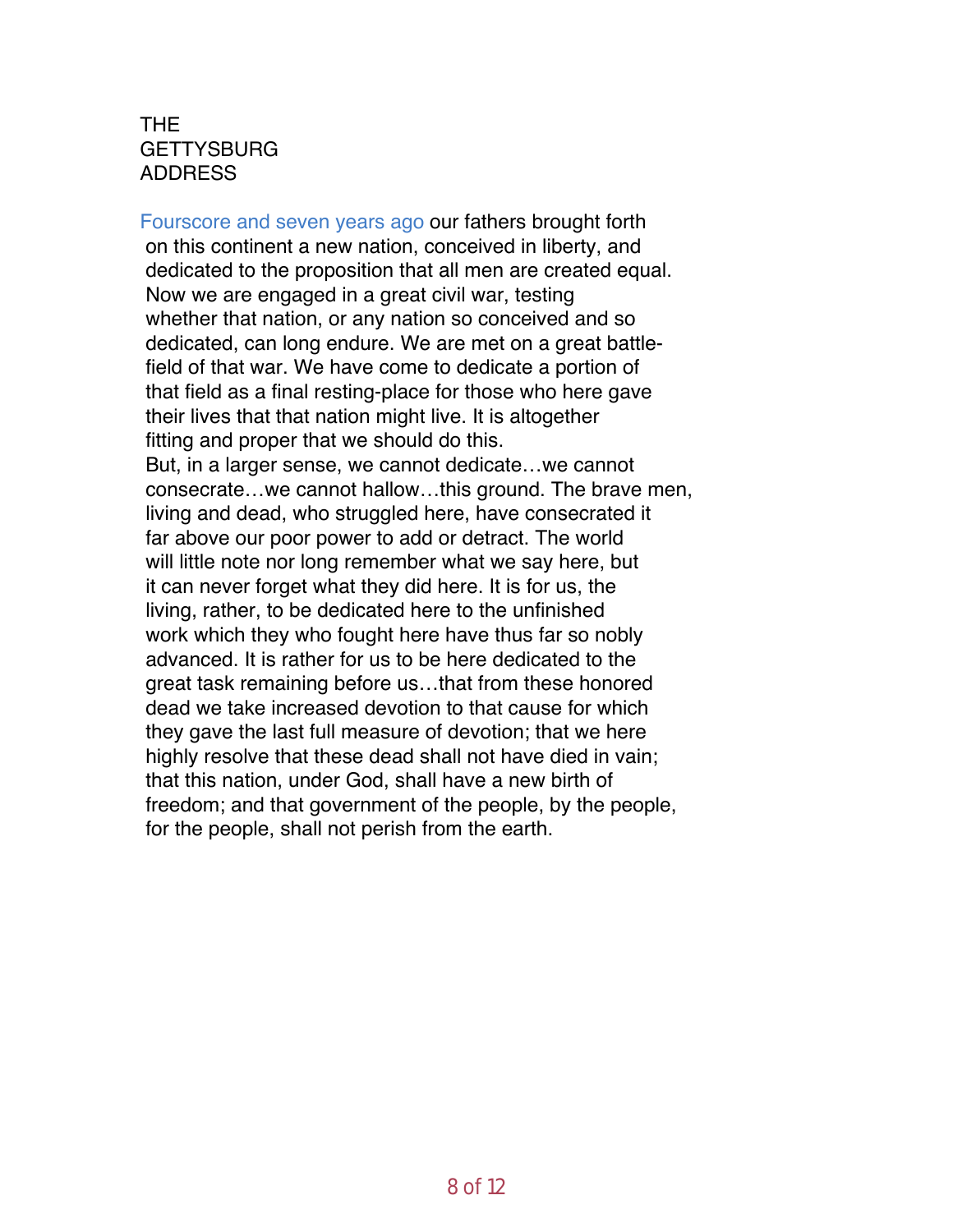## **TeachingAmericanHistory.org**

**Document Library | Audio Lectures | Summer Institutes | TAH Grants | Lesson Plans | The American Founding | Master of American**

**History and Government**

Home > Document Library > Civil War Era > Abraham Lincoln > Letter to Mrs. Eliza P. Gurney Home > Document Library > Executive Branch > Abraham Lincoln > Letter to Mrs. Eliza P. Gurney

### **Letter to Mrs. Eliza P. Gurney**

*Abraham Lincoln* September 4, 1864 Executive Mansion Washington D.C.

My esteemed friend.

I have not forgotten———probably never shall forget———the very impressive occasion when yourself and friends visited me on a Sabbath forenoon two years ago. Nor has your kind letter, written nearly a year later, ever been forgotten. In all, it has been your purpose to strengthen my reliance on God. I am much indebted to the good christian people of the country for their constant prayers and consolations; and to no one of them, more than to yourself. The purposes of the Almighty are perfect, and must prevail, though we erring mortals may fail to accurately perceive them in advance. We hoped for a happy termination of this terrible war long before this; but God knows best, and has ruled otherwise. We shall yet acknowledge His wisdom and our own error therein. Meanwhile we must work earnestly in the best light He gives us, trusting that so working still conduces to the great ends He ordains. Surely He intends some great good to follow this mighty convulsion, which no mortal could make, and no mortal could stay.

Your people———the Friends———have had, and are having, a very great trial. On principle, and faith, opposed to both war and oppression, they can only practically oppose oppression by war. In this hard dilemma, some have chosen one horn and some the other. For those appealing to me on conscientious grounds, I have done, and shall do, the best I could and can, in my own conscience, under my oath to the law. That you believe this I doubt not; and believing it, I shall still receive, for our country and myself, your earnest prayers to our Father in Heaven.

Your sincere friend

A. LINCOLN

**URL:** http://www.TeachingAmericanHistory.org/library/index.asp?documentprint=1089

#### 9 of 12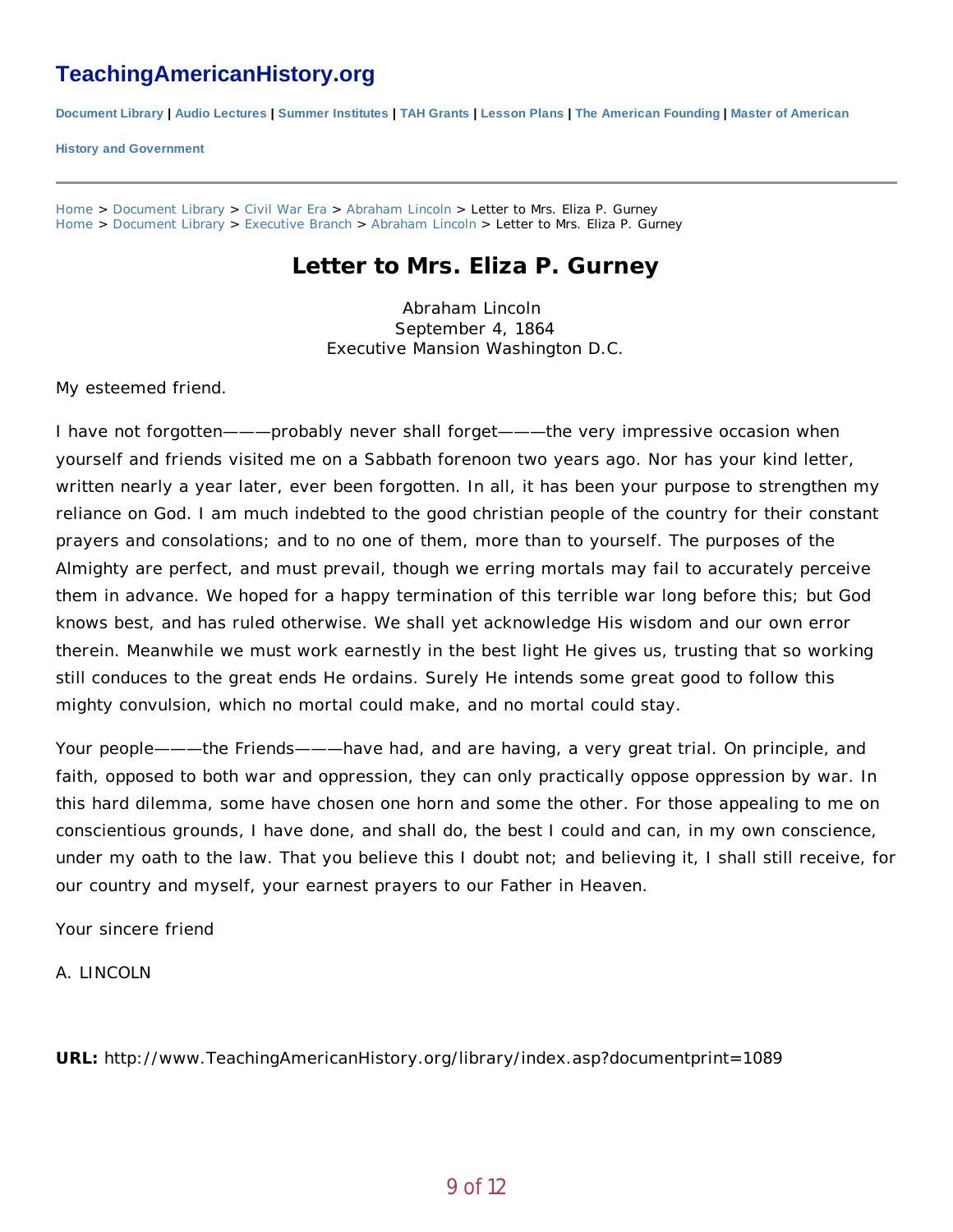## **Second Inaugural Address**

**Washington, D.C. March 4, 1865**

*Brooks also observed, "But chiefly memorable in the mind of those who saw that second inauguration must still remain the tall, pathetic, melancholy figure of the man who, then inducted into office in the midst of the glad acclaim of thousands of people, and illumined by the deceptive brilliance of a March sunburst, was already standing in the shadow of death."*

**At this second appearing to take the oath of the presidential office, there is less occasion for an extended address than there was at the first. Then a statement, somewhat in detail, of a course to be pursued, seemed fitting and proper. Now, at the expiration of four years, during which public declarations have been constantly called forth on every point and phase of the great contest which still absorbs the attention, and engrosses the energies of the nation, little that is new could be presented. The progress of our arms, upon which all else chiefly depends, is as well known to the public as to myself; and it is, I trust, reasonably satisfactory and encouraging to all. With high hope for the future, no prediction in regard to it is ventured.**

**On the occasion corresponding to this four years ago, all thoughts were anxiously directed to an impending civil war. All dreaded it--all sought to avert it. While the inaugeral [sic] address was being delivered from this place, devoted altogether to** *saving* **the Union without war, insurgent agents were in the city seeking to** *destroy* **it without war--seeking to dissole [sic] the Union, and divide effects, by negotiation. Both parties deprecated war; but one of them would** *make* **war rather than let the nation survive; and the other would** *accept* **war rather than let it perish. And the war came.**

**One eighth of the whole population were colored slaves, not distributed generally over the Union, but localized in the Southern part of it. These slaves constituted a peculiar and powerful interest. All knew that this interest was, somehow, the cause of the war. To strengthen, perpetuate, and extend this interest was the object for which the insurgents would rend the Union, even by war; while the government claimed no right to do more than to restrict the territorial enlargement of it. Neither party expected for the war, the magnitude, or the duration, which it has already attained. Neither anticipated that the** *cause* **of the conflict might cease with, or even before, the conflict itself should cease. Each looked for an easier triumph, and a result less fundamental and astounding. Both read the same Bible, and pray to the same God; and each invokes His aid against the other. It may seem strange that any men should dare to ask a just God's assistance in wringing their bread from the sweat of other men's faces; but let us judge not that we be not judged. The prayers of both could not be answered; that of neither has been answered fully. The Almighty has his own purposes. "Woe unto the world because of offences! for it must needs be that offences come; but woe to that man by whom the offence cometh!" If we shall suppose that American Slavery is one of those offences which, in the providence of God, must needs come, but which, having continued through His appointed time, He now wills to remove, and that He gives to both North and South, this terrible war, as the woe due to those by whom the offence came, shall we discern therein any departure from those divine attributes which the believers in a Living God always ascribe to Him? Fondly do we hope--fervently do we pray--that this mighty scourge of war may speedily pass away. Yet, if God wills that it continue, until all the wealth piled by the bond-man's two hundred and fifty years of unrequited toil shall be sunk, and until every drop of blood drawn with the lash, shall be paid by another drawn with the sword, as was said three thousand years ago, so still it must be said "the judgments of the Lord, are true and righteous altogether"**

**With malice toward none; with charity for all; with firmness in the right, as God gives us to see the right, let us strive on to finish the work we are in; to bind up the nation's wounds; to care for him who shall have borne the battle, and for his widow, and his orphan--to do**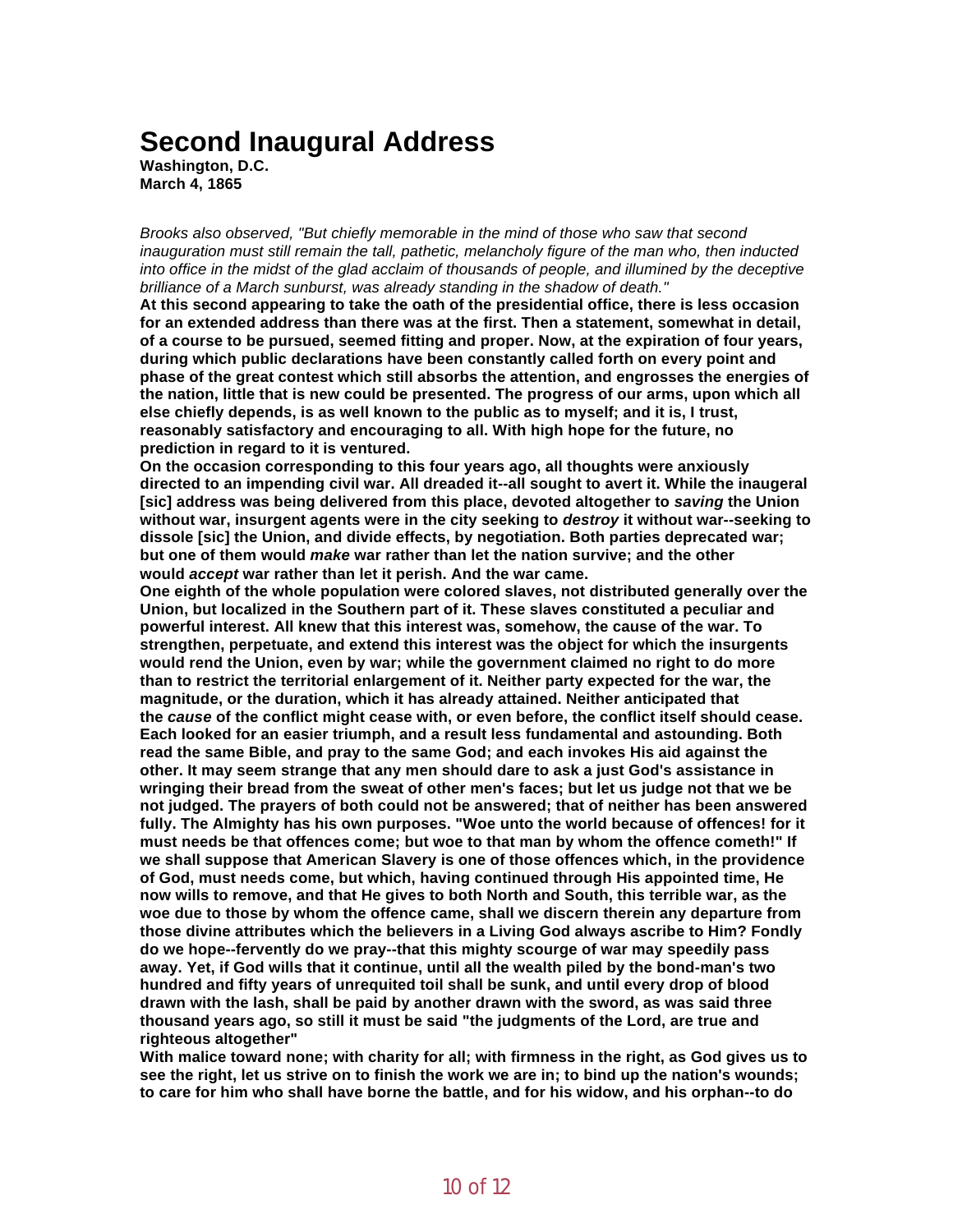**all which may achieve and cherish a just and lasting peace, among ourselves, and with all nations.**

Source: *Collected Works of Abraham Lincoln*, edited by Roy P. Basler.